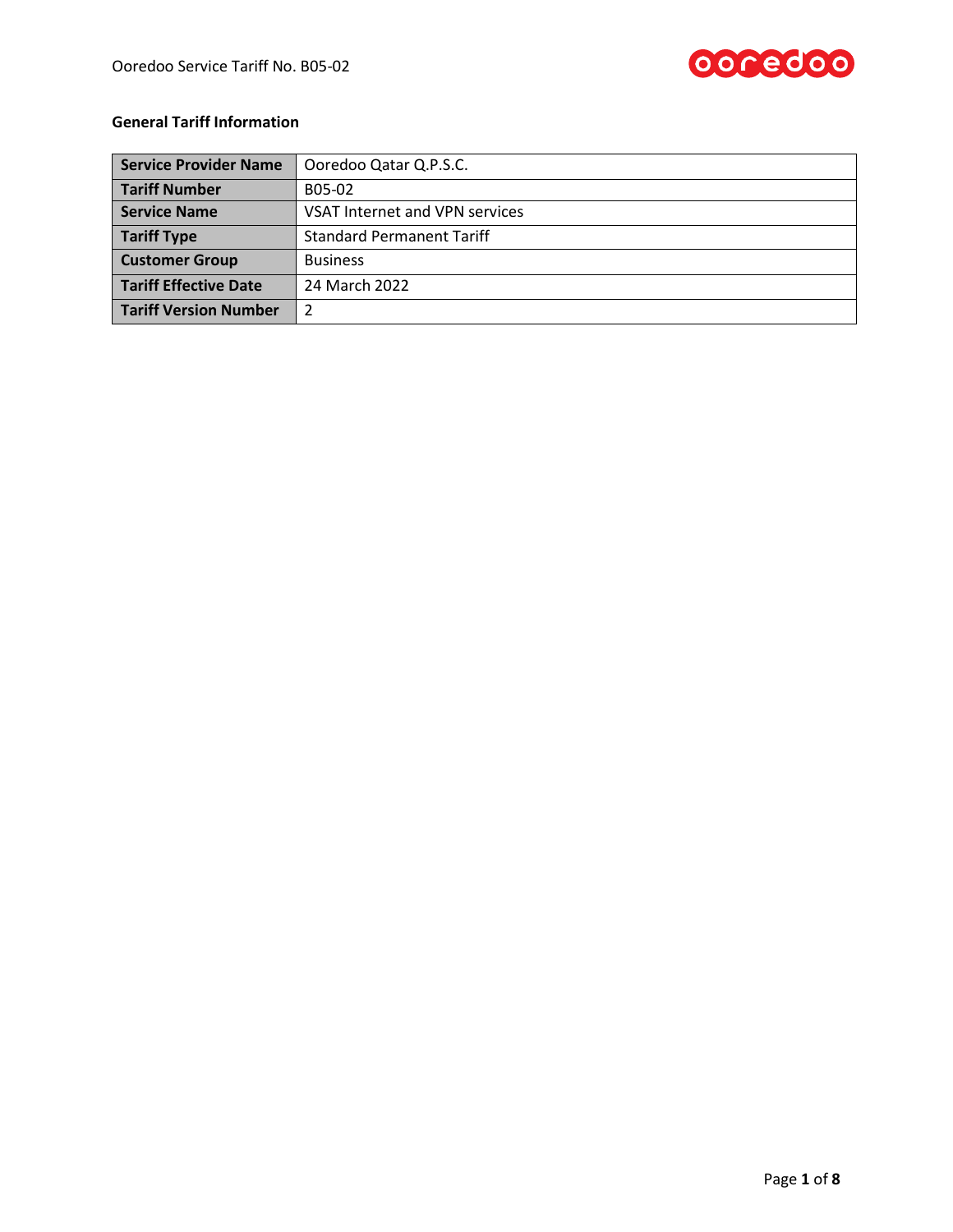

# **1. Definitions**

- **1.1** Downlink: the speed at which the transceiver receives the data from the transponder.
- **1.2** Kbps: Kilobits per second
- 1.3 Mbps: Megabits per second
- **1.4** Ooredoo: Ooredoo Qatar Q.P.S.C.
- **1.5** SLA: Service Level Agreement
- **1.6** Subscriber: the person or entity that enters into an agreement with Ooredoo to receive and pay for the service.
- **1.7** Uplink: the speed at which the transceiver sends data to the transponder.
- **1.8** User: the natural person who actually uses the service.
- **1.9** Virtual Private Networks (VPN): VPN is a service that establishes a secure, encrypted connection between customer networked devices and the internet, providing a private tunnel for customer data and communications while customer uses public networks.
- **1.10** VSAT: Very Small Aperture Terminal.
- 1.11 CIR: Committed Information Rate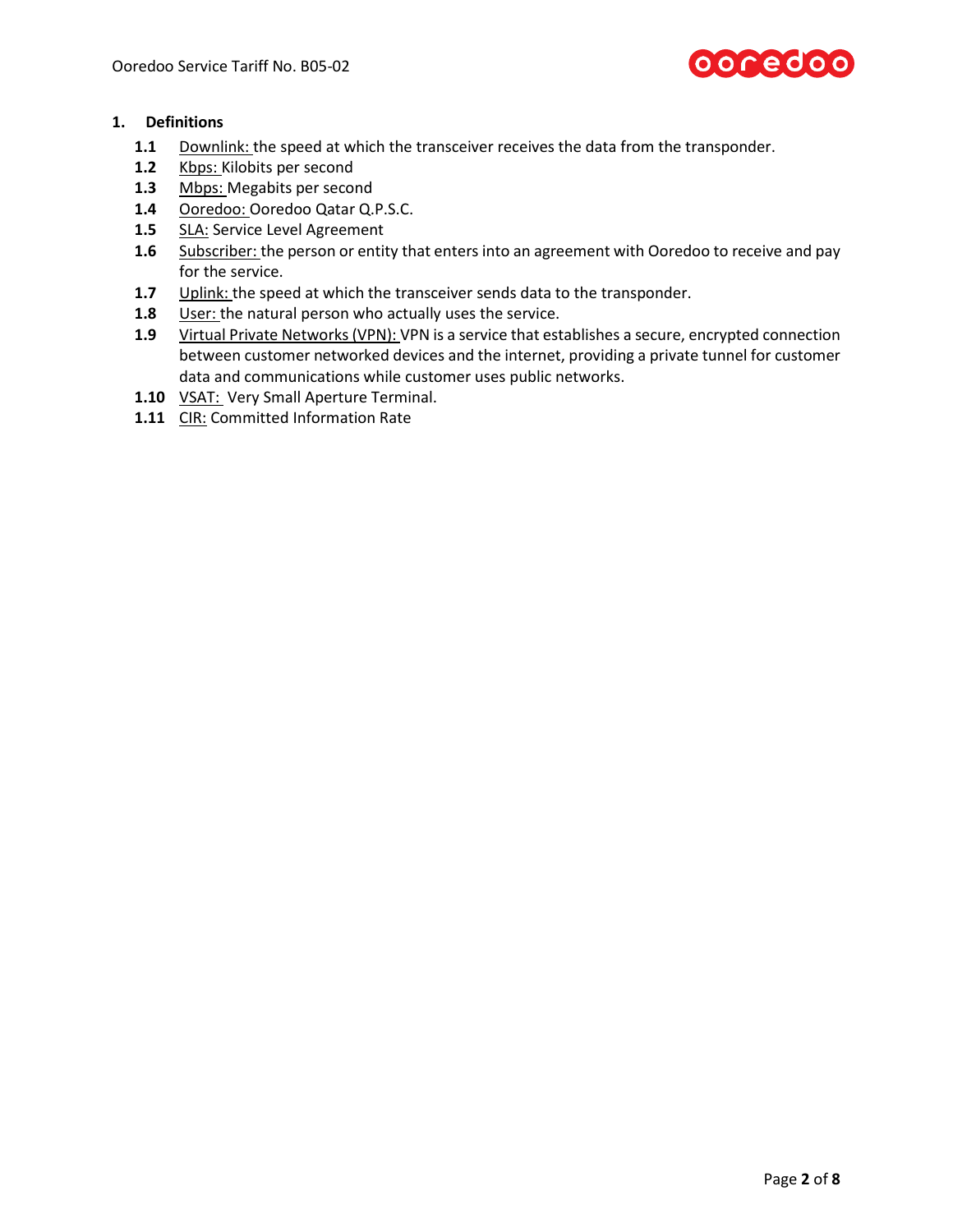

# **2. Tariff Terms and Conditions**

- **2.1** This tariff is for a permanent standard service.
- **2.2** This tariff contains charges and conditions applicable to the provision of VSAT internet and VSAT VPN based services for business customers.
- **2.3** This tariff will be effective as of the date established in this tariff and will automatically cease being effective if Ooredoo publishes a new tariff for this service or publishes notification on its webpage that this tariff is no longer effective subject to CRA approval, if required.
- **2.4** From time-to-time Ooredoo may publish promotions and readjustments on its webpage or by other means. Such promotions and readjustments will suspend or modify this tariff as specified by Ooredoo as of the date Ooredoo publishes such promotions or readjustments subject to CRA approval, if required.
- **2.5** Ooredoo May offer up to 20% discount on the products or services from time to time on the permanent or promotional basis as per the Article 3.9 of the Retail Tariff Instructions (RTI)
- **2.6** These Service terms and conditions are in addition to the terms and conditions specified in Ooredoo's General Terms and Conditions for the Master Services Agreement for Business Telecommunications Services where referenced.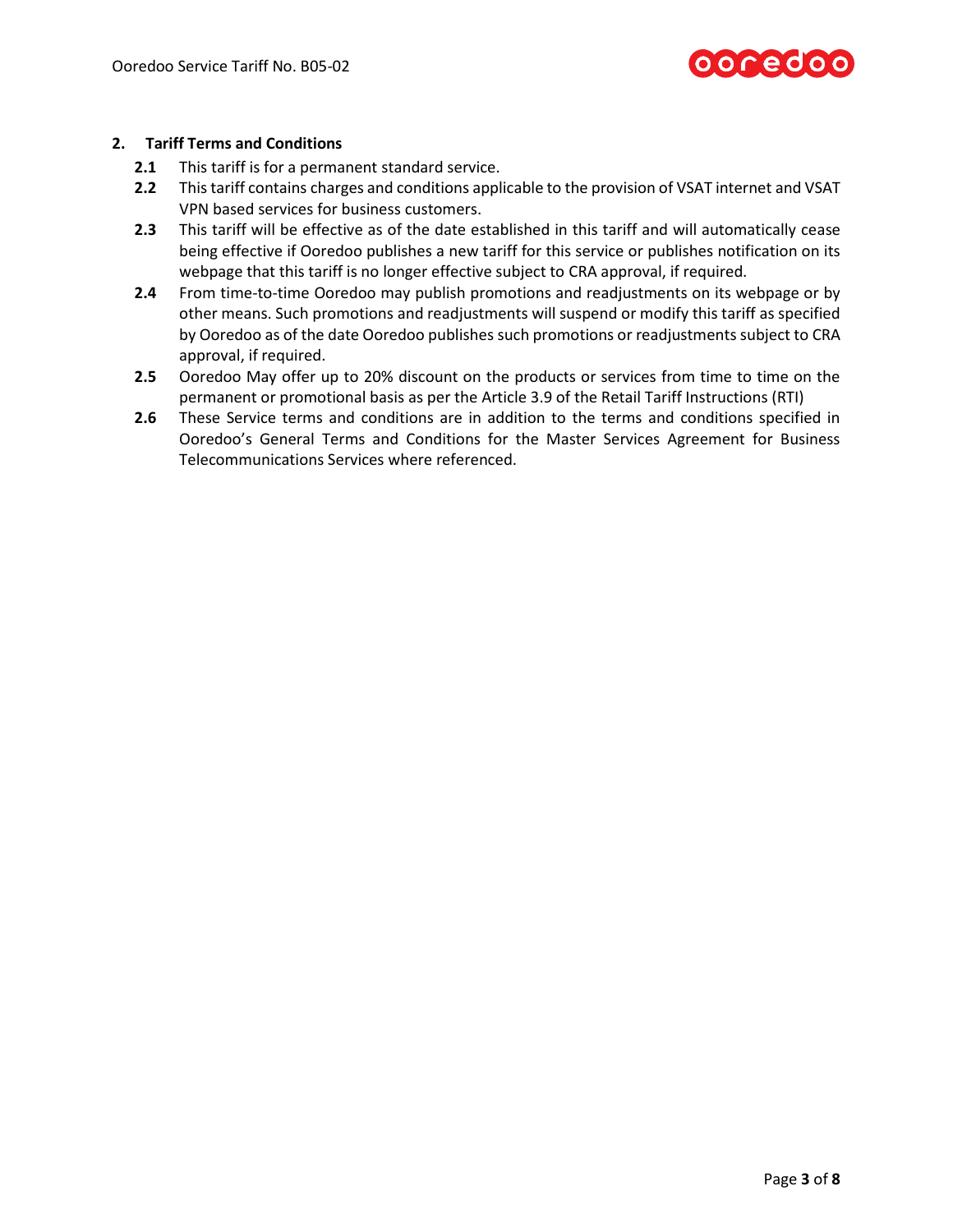

# **3. Service Description and Features: VSAT Internet**

#### **3.1** VSAT Internet

VSAT Internet is a wireless, satellite-based system that can provide internet connectivity at remote locations.

|                              | <b>Basic Plan</b>     | <b>Unlimited Plan</b> |
|------------------------------|-----------------------|-----------------------|
| Downlink                     | Up to 50 Mbps         | Up to 50 Mbps         |
| Uplink                       | Up to 10 Mbps         | Up to 10 Mbps         |
| Monthly data allowance       | $200$ GB <sup>1</sup> | 500 GB <sup>2</sup>   |
| <b>Fixed Public IP</b>       |                       |                       |
|                              | 512 Kbps and 1        | 512 Kbps and 1        |
| CIR option                   | <b>Mbps</b>           | <b>Mbps</b>           |
| <b>Additional Data Packs</b> | 20 GB per pack        | 20 GB per pack        |

*Table 1: VSAT Internet Features*

# **3.2** Charge Rates - VSAT internet

The charges include:

- Monthly recurring fee for the basic service
- Set-up charges to cover the VSAT Terminal costs and the installation charges
- CIR charges if the customer needs this as an add-on
- Data Pack charges in case customer is looking for more data than the allowance within the standard product

The following table provides the charge rates:

| Set up charges                | QR 6,000                 |
|-------------------------------|--------------------------|
| Basic Plan monthly rental     | QR 1,800                 |
| Unlimited Plan monthly rental | QR 3,600                 |
| CIR 512 Mbps monthly rental   | QR 2,000                 |
| CIR 1 Mbps monthly rental     | QR 8,000                 |
| 20GB Data Pack                | QR 270 one-time per pack |

*Table 2: VSAT Internet Charges*

#### **4. Service description and features: VSAT VPN**

#### **4.1** VSAT VPN

VSAT VPN service provides customer with point to point, point to multi-point virtual private network (VPN) based solutions (without connectivity to public internet) including higher symmetric bandwidth, higher CIR & data allowance along with remote connectivity to fixed onshore or offshore sites. VSAT VPN service provides further extension to end to end connectivity packages for both onshore and fixed offshore locations as well as serve the remote connectivity to fixed sites in Qatar.

l

<sup>1</sup> Reduced speeds of up to 3 Mbps downlink and 1 Mbps uplink post the data limit usage

<sup>2</sup> See footnote 1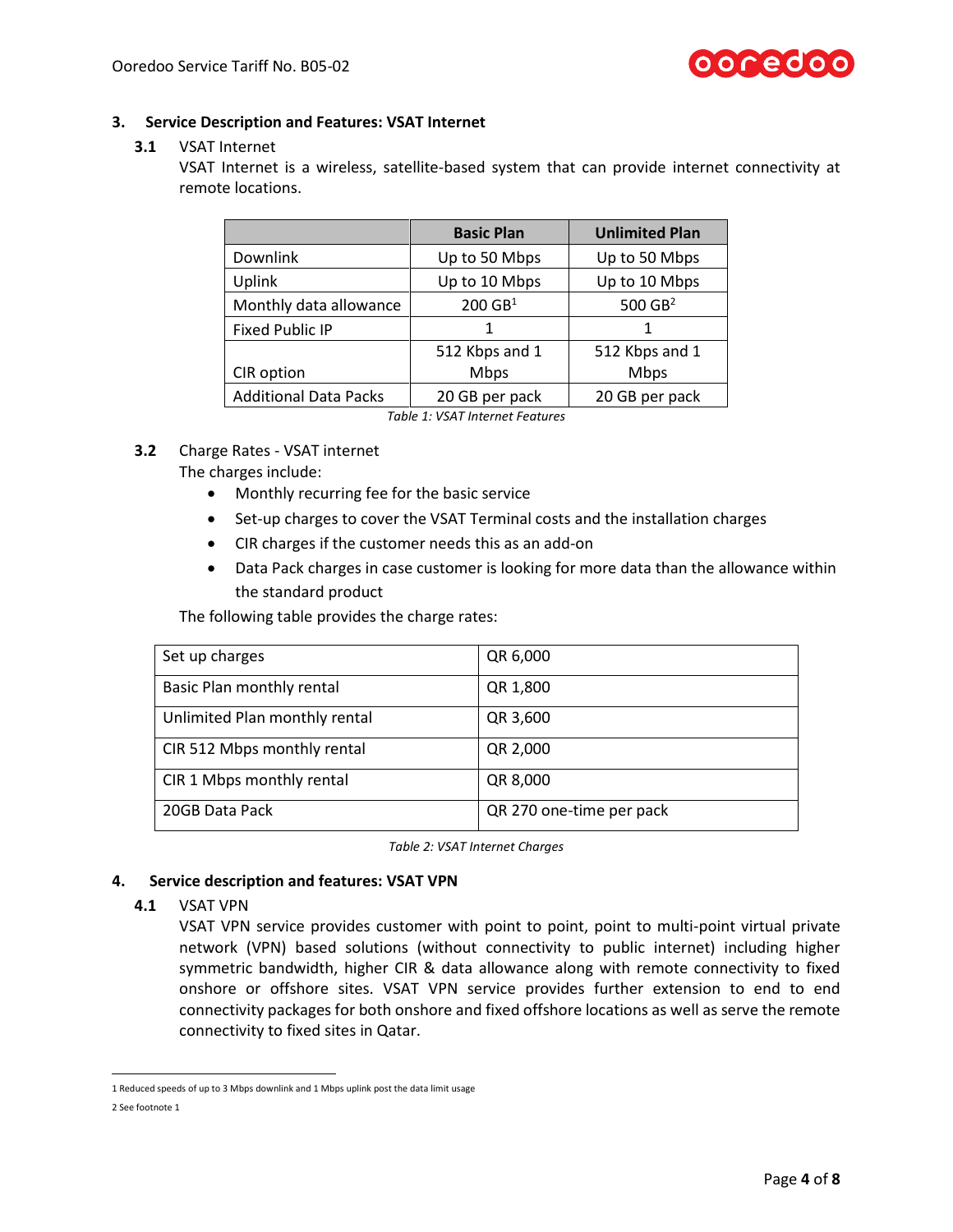

Below diagram provides schematics description of the VSAT VPN services.



*Figure 1: Description of the service*

Assumptions:

- Hub to single and multiple remote sites connectivity are possible;
- Ooredoo MPLS connectivity between customer head office and Ooredoo VSAT hub is optional.

| A snapshot of the VSAT VPN service details is shown in the table below: |
|-------------------------------------------------------------------------|
|-------------------------------------------------------------------------|

| <b>VSAT VPN Service Details</b> |                                                                                   |  |
|---------------------------------|-----------------------------------------------------------------------------------|--|
| Download (unlimited allowance)  | Up to 15 Mbps                                                                     |  |
| Upload (Unlimited allowance)    | Up to 15 Mbps                                                                     |  |
| Connectivity type               | <b>VPN</b>                                                                        |  |
| <b>Hardware Options</b>         | Capex (Customer owns the VSAT hardware) or<br>Opex (Customer rents the equipment) |  |
| Mandatory add-ons               | 2 managed router services/ each VSAT VPN link<br>(extra charges apply)            |  |

*Table 3: VSAT VPN service summary*

For the point to point and multi-point options below is a summary of different bandwidth combinations that can be offered under the VSAT VPN product: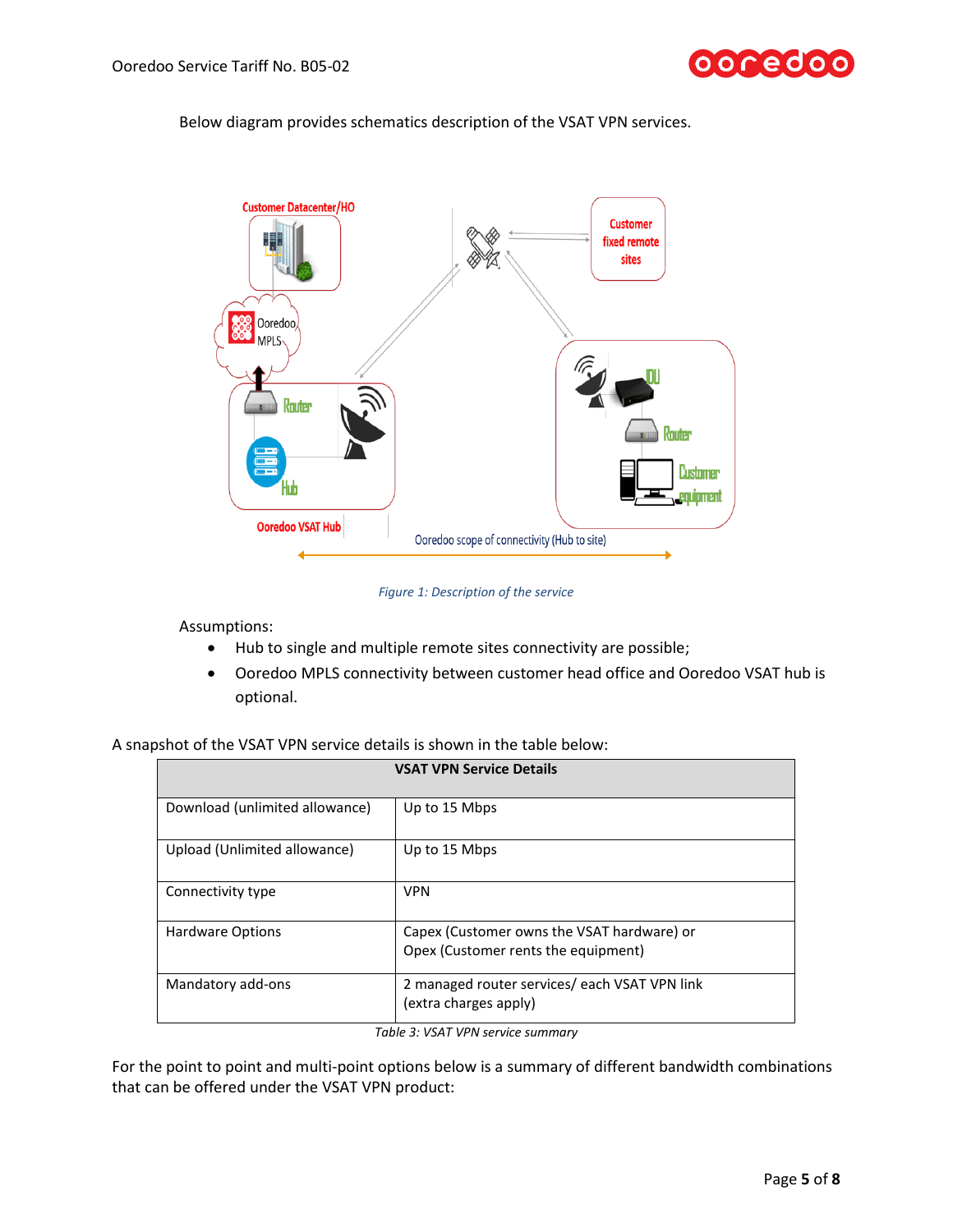

| Point to Point (1:1):<br>Downlink/Uplink | Point to Multi-point (1:2)*:<br>Downlink/Uplink | Point to Multi-point (1:4)*:<br>Downlink/Uplink |
|------------------------------------------|-------------------------------------------------|-------------------------------------------------|
| 1 Mbps / 1 Mbps                          | 1 Mbps / 1 Mbps                                 | 1 Mbps / 1 Mbps                                 |
| 2 Mbps / 1 Mbps                          | 2 Mbps / 1 Mbps                                 | 2 Mbps / 1 Mbps                                 |
| 4Mbps / 4 Mbps                           | 4Mbps / 4 Mbps                                  | 4Mbps / 4 Mbps                                  |
| 8Mbps / 8 Mbps                           | 8Mbps / 8 Mbps                                  | 8Mbps / 8 Mbps                                  |
| 10Mbps / 10 Mbps                         | 10Mbps / 10 Mbps                                | 10Mbps / 10 Mbps                                |
| 12Mbps/12 Mbps                           | 12Mbps/12 Mbps                                  | 12Mbps/12 Mbps                                  |
| 15Mbps/15 Mbps                           | 15Mbps/15 Mbps                                  | 15Mbps/15 Mbps                                  |

*Table 4: VSAT VPN Bandwidth combinations available*

\* For multiple point to multi-point remote sites, bandwidth will be shared equally for uplink and downlink

- Standard VSAT hardware will be provided for up to speed of 4 Mbps bandwidth
- For bandwidth of 8 to 15 Mbps, separate set of VSAT hardware to be used
- **4.2** Charge Rates VSAT VPN

The charges will be based on:

- One, two and three-year tariff options for the VSAT VPN connectivity products
- Two hardware financing options:
	- Upfront purchase (Capex): VSAT hardware costs upfront (as one-time charges) + Monthly Recurring Charge (MRC) for bandwidth
	- Lease (Opex): VSAT hardware rental + MRC for bandwidth
- Equipment charges include annual maintenance:
	- 1 preventive maintenance (PM) & 1 corrective maintenance (CM) activities per year are included in the service price
	- Additional visits to sites per year shall be chargeable on a per day basis

Below table represents the summary of charging method:

| Hardware financing options | VSAT hardware for Capex model or<br>$\bullet$<br>VSAT hardware and bandwidth provision for Opex/rental<br>$\bullet$<br>model                               |
|----------------------------|------------------------------------------------------------------------------------------------------------------------------------------------------------|
| Monthly recurring charges  | Bandwidth rental charges based on requested capacity,<br>$\bullet$<br>duration, type of connectivity (PTP/PTMP) and type of<br>hardware financing options. |
| Additional visits to site  | Based on actuals plus margin; charged on per day basis<br>$\bullet$                                                                                        |
| Annual maintenance         | 1 PM and 1 CM per year included in tariff<br>$\bullet$                                                                                                     |
| Service level agreement    | Included in tariff as per section 5<br>$\bullet$                                                                                                           |
| Early termination charges  | As per section 7.2 and 7.3                                                                                                                                 |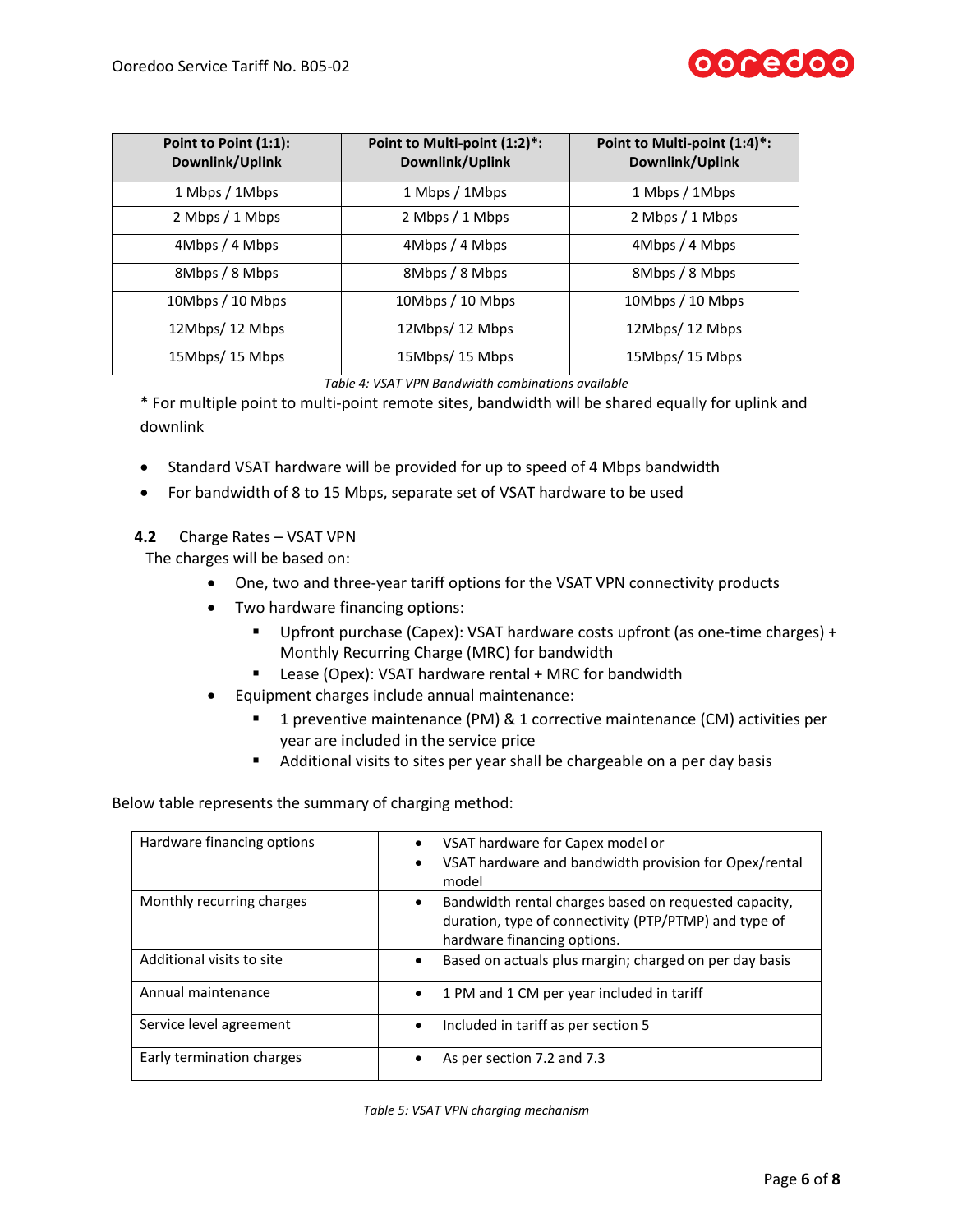

# **5. Service level agreement (SLA) - VSAT VPN:**

- Satellite Service Availability- 99.5% (Hardware Failure excluded, hardware replacement will be applied as per Mean Time to Repair - MTTR)
- Round trip latency -800 ms
- MTTR- 4 hours excluding travel time

#### **6. Service Provider obligations**

- **6.1 Commencement of Service:** The service shall commence from the Service connection date.
- **6.2 SLA**: There is no specific SLA for the VSAT internet service provided; for VSAT VPN SLAs please refer to section 5.
- **6.3** Service Availability and Limits:
	- **6.3.1** Certain factors, such as network changes, traffic volume, transmission limits, service outages, technical limitations, signal strength, customer device, terrain, structures, weather, or other conditions that may arise from time to time, may interfere with actual service quality and availability.
	- **6.3.2** Ooredoo is responsible for service only up to the point of interface between the Subscriber managed equipment and the Ooredoo managed equipment and shall not be responsible for any quality of service, continuity of service or other matters impacted by subscriber cabling, equipment or other facilities on the subscribers' side of the point of interface. The point of interface will be the satellite footprint i.e. the coverage area.

#### **7. Subscriber Obligations**

 $\overline{\phantom{a}}$ 

- **7.1 Equipment:** The Subscriber shall comply with any reasonable request by Ooredoo concerning the configuration of their devices and/or the use of the service.
- **7.2 Minimum service period**: The service will be provided for a minimum service period of three (3) months from the date of activation<sup>3</sup>.
- **7.3 Cancellation**: If a Subscriber terminates the contract before the end of the minimum service period term, the Subscriber will be liable to pay the full charges for the remaining duration for the minimum service period.
- **7.4 Equipment:** Importation of suitable, type-approved equipment may be undertaken following approval by Ooredoo. Importation of equipment must be done through authorized dealers.
- **7.5 Assignment of service:** The subscriber undertakes to use the service personally and for their private interest, and shall not transfer the service or assign it to a third party without obtaining Ooredoo's prior written consent.
- **7.6 Unlicensed Services:** The Subscriber may not use the Service to provide any kind of telecommunications services that require a license from CRA. Failure to comply with this provision may result in immediate cessation of service without notice.

**\* \* \* END OF TARIFF \* \* \***

<sup>&</sup>lt;sup>3</sup> Different duration can be justified pursuant clause 72 of the Retail Tariff Instruction